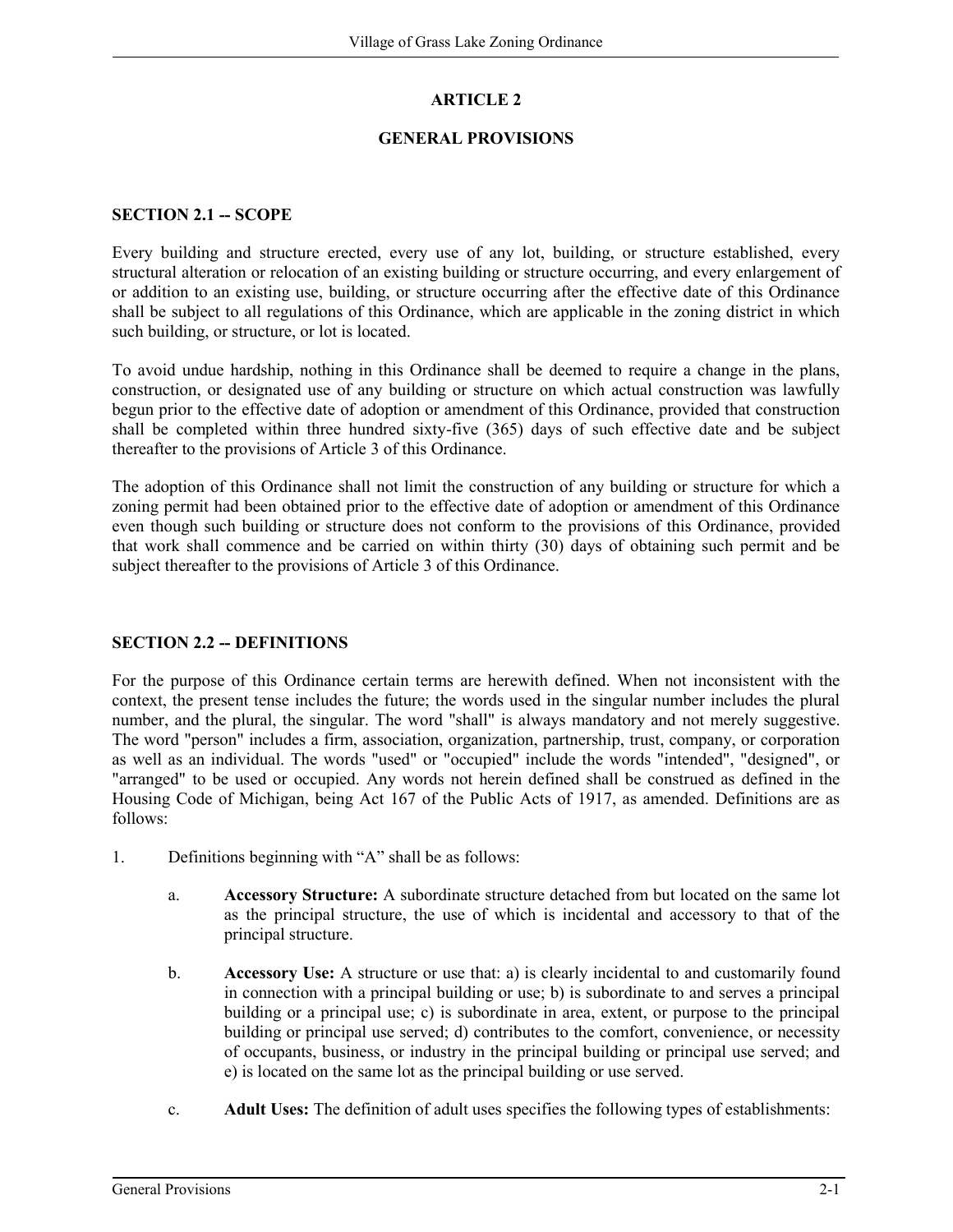- 1) Adult bookstore: An establishment that has as a substantial portion of its stock and trade and offers for sale, for any form of consideration, any one or more of the following: 1) books, magazines, periodicals, or other printed matter, or photographs, films, motion pictures, video cassettes, slides, or other visual representations that are characterized by an emphasis upon the depiction or description of specified sexual activities or specified anatomical areas; or 2) instruments, devices, or paraphernalia that are designed for use in connection with specified sexual activities.
- 2) Adult Cabaret: A nightclub, bar, restaurant, or similar establishment that regularly features live performances that are characterized by the exposure of specified anatomical areas or by specified sexual activities, or films, motion pictures, video cassettes, slides, or other photographic reproductions in which a substantial portion of the total presentation time is devoted to the showing of material that is characterized by an emphasis upon the depiction or description of specified sexual activities or specified anatomical areas.
- 3) Adult Motion Picture Theater: An establishment where, for any form of consideration, films, motion pictures, video cassettes, slides, or similar photographic reproductions are shown, and in which a substantial portion of the total presentation time is devoted to the showing of material characterized by an emphasis on the depiction or description of specified sexual activities or specified anatomical areas.
- 4) Adult Theater: A theater, concert hall, auditorium, or similar establishment characterized by activities featuring the exposure of specified sexual activities or specified anatomical areas.
- 5) Massage Parlor: An establishment where, for any form of consideration, massage, alcohol rub, fomentation, electric or magnetic treatment, or similar treatment or manipulation of the human body is administered, unless such treatment or manipulation is administered by a medical practitioner, chiropractor, acupuncturist, physical therapist, or similar professional person licensed by the State. This definition does not include an athletic club, health club, school, gymnasium, reducing salon, spa, or similar establishment where massage or similar manipulation of the human body is offered as a secondary or accessory service.
- 6) Specified Anatomical Areas: As used herein, specified anatomical areas means and includes any of the following:
	- a) less than completely and opaquely covered human genitals, pubic region, buttocks, anus, or female breasts below a point immediately above the top of the areola; or
	- b) human male genitals in a discernibly turgid state, even if completely and opaquely covered.
- 7) Specified Sexual Activities: As herein, specified sexual activities means and includes any of the following:
	- a) the fondling or other erotic touching of human genitals, pubic region, buttocks, anus, or female breasts;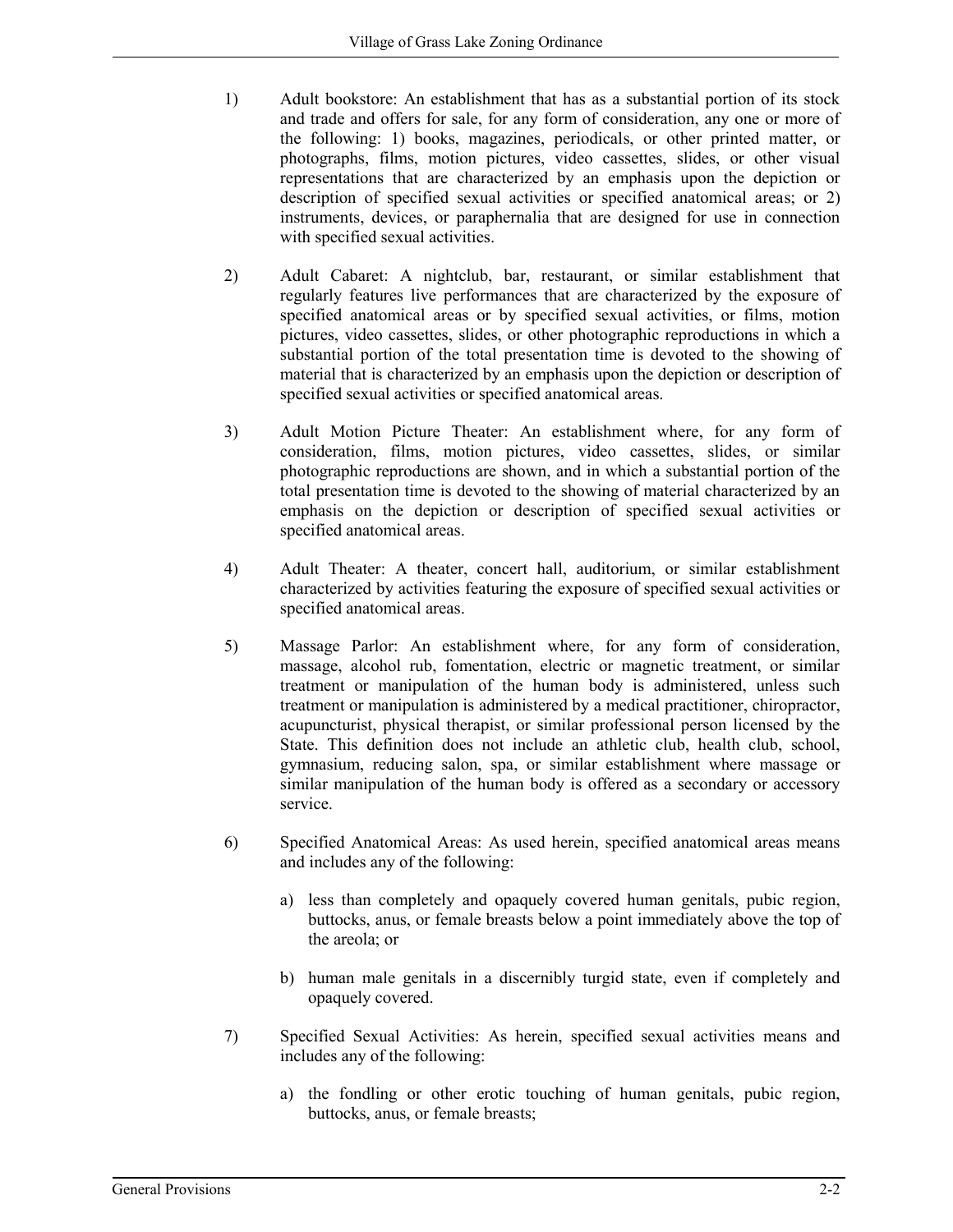- b) sex acts, normal or perverted, actual or simulated, including intercourse, oral copulation, or sodomy;
- c) masturbation, actual or simulated; or 4) excretory functions as part of or in connection with any of the activities set forth in subdivisions 1 through 3 of this subsection.
- d. **Alley:** A public or private way permanently reserved as a secondary means of access to abutting property. Alley is not included within "highway" as herein defined.
- e. **Alteration:** Any change, addition, or modification in construction or occupancy of an existing structure such as walls, partitions, columns, beams or girders.
- f. **Amusement Arcade:** A building or part of a building in which ten (10) or more pinball machines, video games, or other similar coin-operated devices are maintained, unless such premises are licensed to serve alcohol.
- h. **Automobile Repair Garage:** Any premises used for storage of motor vehicles, or where such vehicles are repaired, rebuilt, sold or kept for sale or hire.
- i. **Auto Washing Station:** An area of land and/or a structure with machine- or handoperated facilities used principally for the cleaning, washing, polishing, or waxing of motor vehicles. For purposes of this Ordinance, auto washing stations shall be considered under the same regulations as for drive-in and drive-thru businesses.
- j. **Automobile Wrecking Yard:** The dismantling or wrecking of used motor vehicles or trailers, or the storage, sale, or dumping of dismantled or wrecked vehicles or their parts.

The presence on any lot or parcel of land of two or more motor vehicles, which, for a period exceeding thirty (30) days, have not been capable of operating under their own power and from which parts have been or are to be removed for reuse or sale, shall constitute prima facie evidence of an automobile wrecking yard.

- 2. Definitions beginning with "B" shall be as follows:
	- a. **Bed and Breakfast Establishment:** A house, or portion thereof, where short-term lodging rooms and meals are provided. The operator of the bed and breakfast establishment shall live on the premises.
	- b. **Buffer Area:** A landscaped area intended to separate and partially or totally obstruct the view of two adjacent land uses or properties from one another.
	- c. **Building:** An enclosed structure having a roof supported by columns, walls, or other devices and used for the housing, shelter, or enclosure of persons, animals, or chattels.
- 3. Definitions beginning with "C" shall be as follows:
	- a. **Clinic:** A building designed for the diagnosis and treatment of human patients that does not include overnight care facilities.
	- b. **Commercial Use:** The use of property in connection with the purchase, sale, barter, display, or exchange of goods, wares, merchandise, or personal services and the maintenance or operation thereon of offices or recreation or amusement enterprises.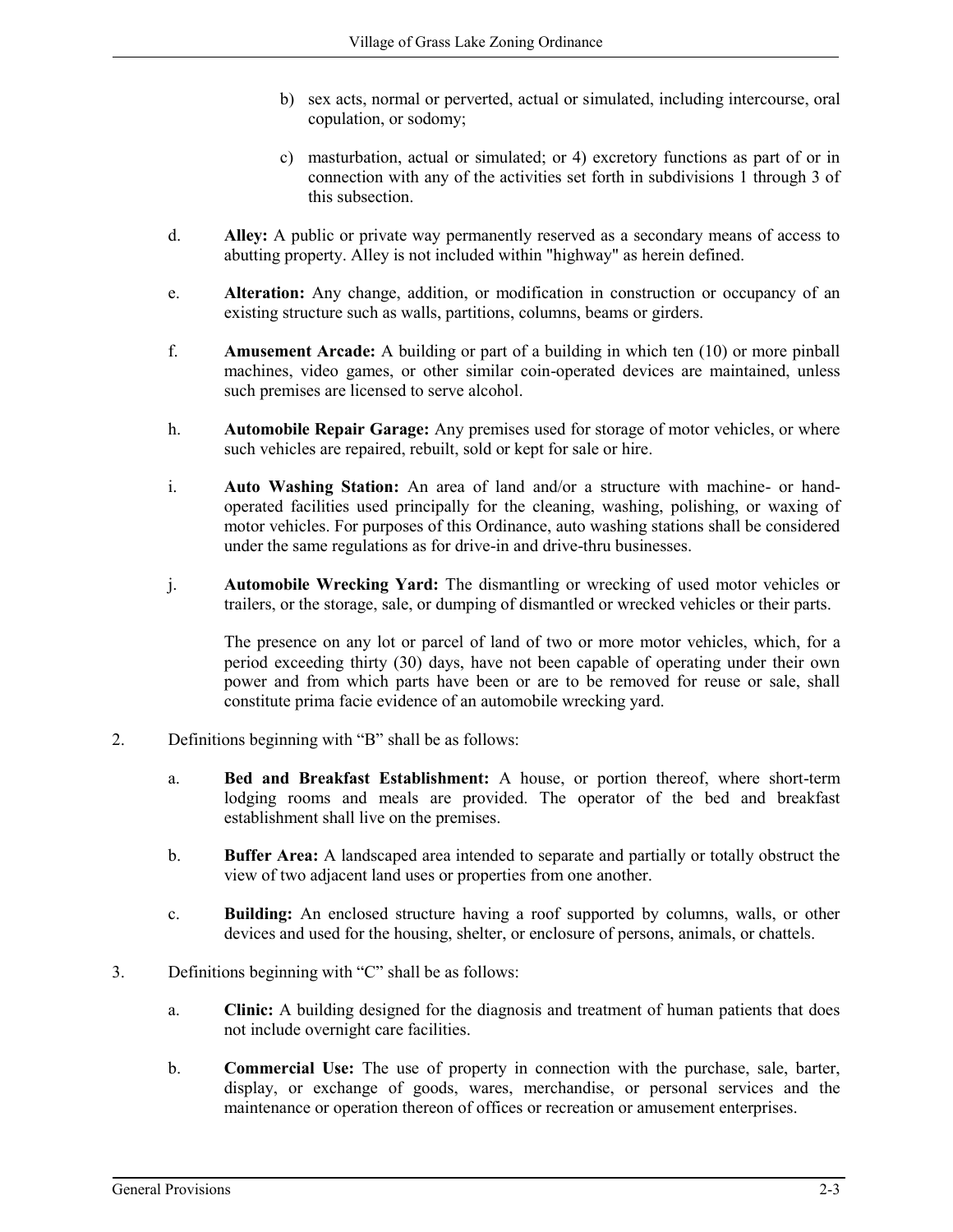- c. **Communications Tower:** A radio, telephone, cellular telephone, or television relay structure or skeleton framework, or monopole attached directly to the ground or another structure, used for transmission or reception of radio, telephone, cellular telephone, television, microwave, or any other form of telecommunication signals. This definition shall *not* include dishes, antennas, aerials, or similar reception or transmission structures used for non-commercial purposes, serving a single residential or business premise, such as amateur radio or two-way communication and/or dispatch systems for internal business or family use, and that does not exceed the height limitations for the appropriate zoning district. {Effective, January 17, 2000}.
- d. **Conditional Use:** A use that would not be appropriate generally or without restriction throughout the zoning district but which, if controlled as to number, area, location, or relation to the neighborhood, would not be detrimental to public health, safety, or general welfare.
- 4. Definitions beginning with "D" shall be as follows:
	- a. **Day Care Facility:** A facility for the care of children under eighteen (18) years of age, as licensed and regulated by the state under Act Number 116 of the Public Acts of Michigan of 1973 (MCL 722.111 et seq., MSA 25.358 (11) et seq.), as amended, and the associated rules of the state department of social services. Such organizations are further defined as follows:
		- 1) *Family child day care home* means a private home in which one (1) but not more than six (6) minor children are received for care and supervision for periods of less than twenty-four (24) hours a day, unattended by a parent or legal guardian, except children related to an adult member of the family by blood, marriage, or adoption. It includes a home that gives care to an unrelated child for more than four (4) weeks during a calendar year.
		- 2) *Group child day care home* means a private home in which more than six (6) but not more than twelve (12) children are given care and supervision for periods of less than twenty-four (24) hours a day unattended by a parent or legal guardian, except children related to an adult member of the family by blood, marriage or adoption. It includes a home that gives care to an unrelated child for more than four (4) weeks during a calendar year.
		- 3) *Child care center* means a facility, other than a private residence, receiving more than six (6) preschool or school age children for group care for periods of less than twenty-four (24) hours a day, and where the parents or guardians are not immediately available to the child. It includes a facility which provides care for not less than two (2) consecutive weeks, regardless of the number of hours of care per day.

The facility is generally described as a child care center, day care center, day nursery, nursery school, parent cooperative preschool, play group or drop-in center. "Child care center" does not include a Sunday school conducted by a religious institution or a facility operated by a religious organization where children are cared for during short periods of time while persons responsible for such children are attending religious services. (Effective September 27, 1999.)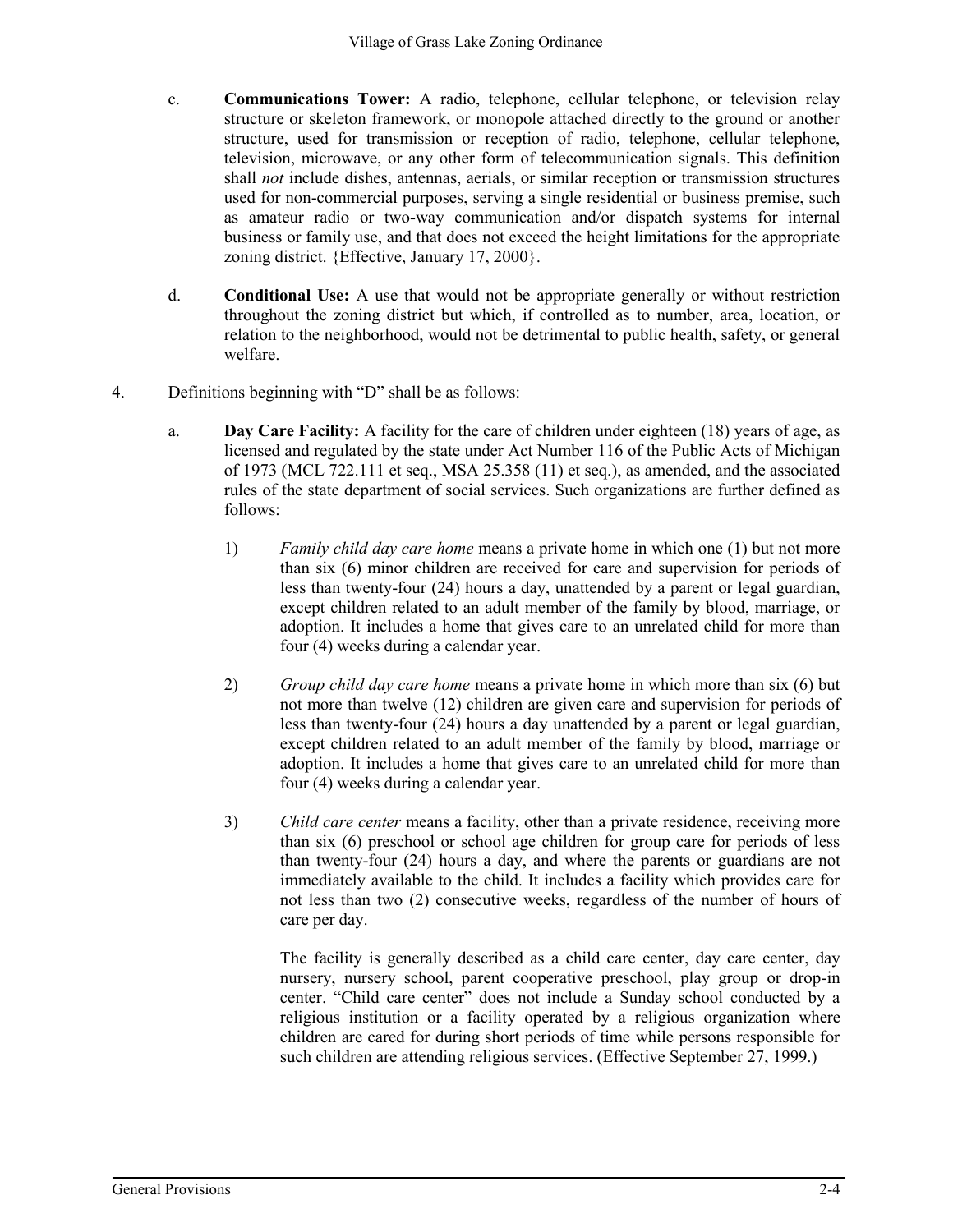- b. **Dead Storage:** Goods not in use and not associated with any office, retail, or other business use on the premises. (Effective October 6, 1994, renumbered September 27, 1999).
- c. **Directional Sign:** An on-premises sign giving directions, instructions or facility information and which may contain the name or logo of an establishment but no advertising copy, e.g. parking or exit and entrance signs (see Figure 5). (Effective September 27, 1999.)
- d. **Drive-In/Drive-Thru Business:** An establishment that, by design of physical facilities or by service or packaging procedures, encourages or permits customers to receive a service or obtain a product that may be used or consumed in a motor vehicle on the premises or to be entertained while remaining in an automobile.
- e. **Dwelling:** A building, including a mobile or modular home, or portion thereof that provides living facilities for one or more families. Garage space, whether in an attached or detached garage shall not be deemed a part of a dwelling in the calculation of floor area. In no case shall a tent, recreational vehicle, camper trailer, or any similar structures be considered a dwelling.
	- 1) *Apartment:* An apartment is an attached dwelling unit with party or common walls, contained in a building with other dwelling units or sharing the occupancy of a building with other than a residential use. Apartments are commonly accessed by a common stair landing or walkway. Apartments are typically rented by the occupants, but may be condominiums. Apartment buildings often may have a central heating system and other central utility connections. Apartments are also commonly known as garden apartments or flats.
	- 2) *Dwelling Unit:* One or more rooms physically arranged so as to create an independent housekeeping establishment for occupancy by one family with separate toilets and separate facilities for cooking and sleeping.
	- 3) *Efficiency Apartment:* A unit within a multiple-family structure which contains no space specially set aside to accommodate sleeping quarters. Sleeping quarters shall not include storage closets, kitchens, laundry rooms, living rooms, or any other areas not commonly associated with bedroom facilities.
	- 4) *Live-Work:* A building unit that contains a dwelling unit on the upper floor above a first floor space under the same ownership that can be used for a retail, service or office use. Livework units may be attached to other similar units.
	- 5) *Manufactured Home:* A dwelling which is substantially built, constructed, assembled, and finished off the premises upon which it is intended to be located.
	- 6) *Multiple-Family Building:* A building, or portion thereof, used or designed as residences for three (3) or more families living independently of each other and each doing their own cooking in the building, with the number of families in residence not exceeding the number of dwelling units provided. This definition includes three-family houses, four-family houses, and apartment houses.
	- 7) *Single Family:* A detached building or manufactured home designed exclusively for the complete living accommodations of one (1) family, and containing one (1) dwelling unit only.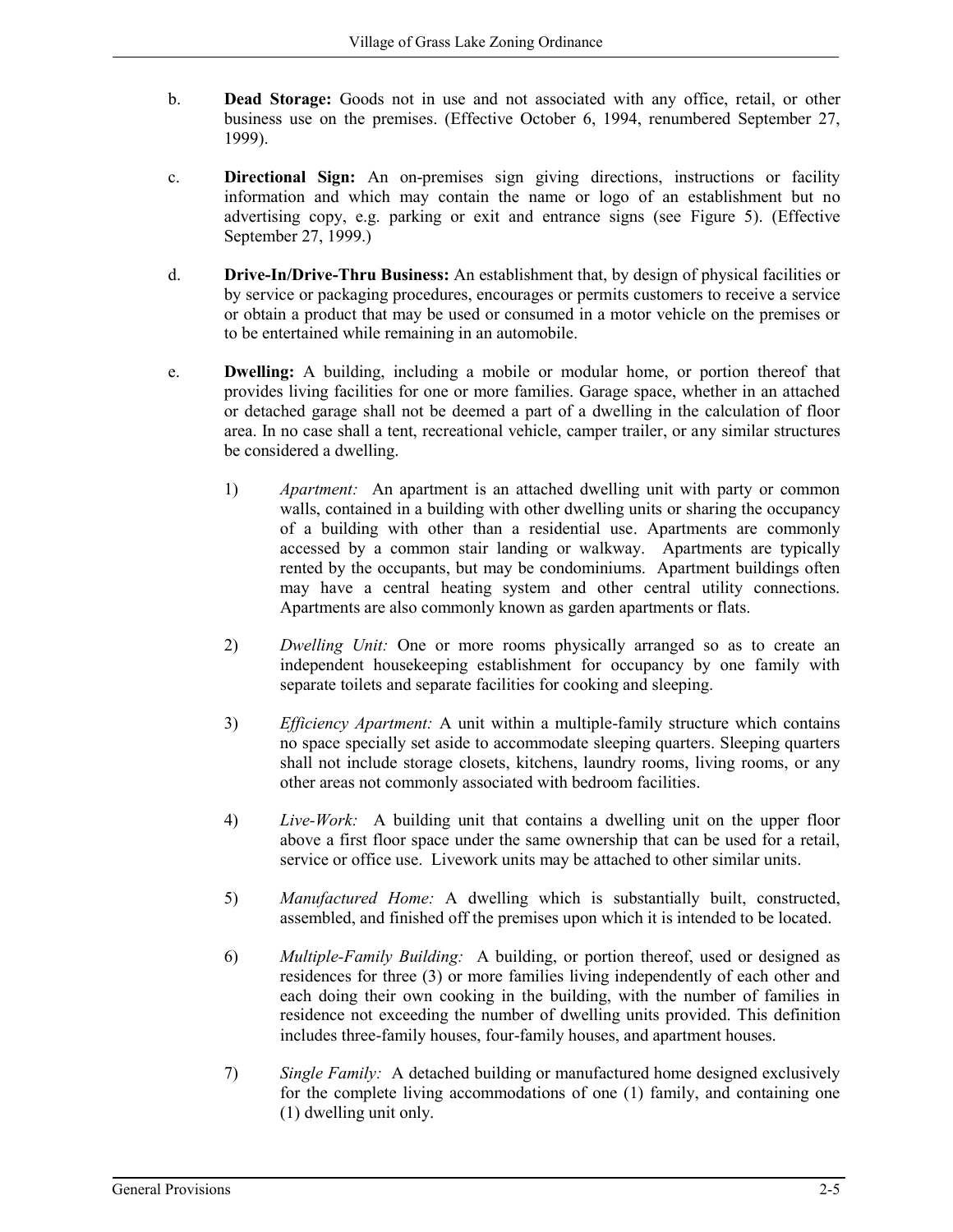- 8) *Two-Family:* A detached building, designed for or occupied exclusively by two (2) families living independently of each other. May also be termed as a duplex.
- 9) *Townhouse:* A self-contained dwelling unit attached to a dwelling unit with party or common walls, designed as part of a series of three or more dwelling units, each with:
	- a) A separate entryway with direct access to the outdoors at ground level;
	- e) Defined front and rear yards;
	- b) Each dwelling shall comprise of a single unit from the lowest floor to the highest floor between the common walls;
	- c) A separate basement, if applicable, and;
	- d) A separate utility connections. (Amended, effective May 20, 2009.)
- 5. Definitions beginning with "E" shall be as follows:
	- a. **Erected:** Includes built, constructed, reconstructed, moved upon, and physical operations on the land required for the building. Excavations, fill, drainage, and the like shall be considered a part of erection.
	- b. **Essential Services:** The erection, construction, alteration, or maintenance by public utilities or municipal departments of underground, surface, or overhead gas, electrical, steam, fuel, or water transmission or distribution systems, collection, communication, supply, or disposal systems, including towers, poles, wires, mains, drains, sewers, pipes, conduits, cables, fire alarm and police call boxes, traffic signals, hydrants, and similar accessories in connection therewith, but not including buildings, which are necessary for the furnishing of adequate service by such utilities or municipal departments for the general health, safety, or welfare.
- 6. Definitions beginning with "F" shall be as follows:
	- a. **Family:** One or more persons related by blood or marriage occupying a dwelling unit and living as a single, nonprofit housekeeping unit. Further, a family is defined as a collective number of individuals living in one house and under one head, whose relationship is of a permanent and distinct domestic character, and cooking as a single housekeeping unit. This definition shall not include any society, club, fraternity, sorority, association, lodge, combine, federation, group, coterie, or organization, which is not a recognized religious order, nor include a group of individuals whose association is temporary and resort seasonal in character or nature.
	- b. **Fence:** Any artificially-constructed barrier of any material or combination of materials erected to enclose or screen areas of land.
	- c. **Flag Lot:** A lot with access provided to the bulk of the lot by means of a narrow corridor (see Figure 2). (Effective September 27, 1999.)
	- d. **Floor Area, Gross:** The sum of the areas of the several floor of a building, including areas used for human occupancy as measured from the exterior faces of the walls. It does not include cellars, basements, unenclosed porches, or attics or any floor space in accessory buildings or in the main building intended and designed for the parking of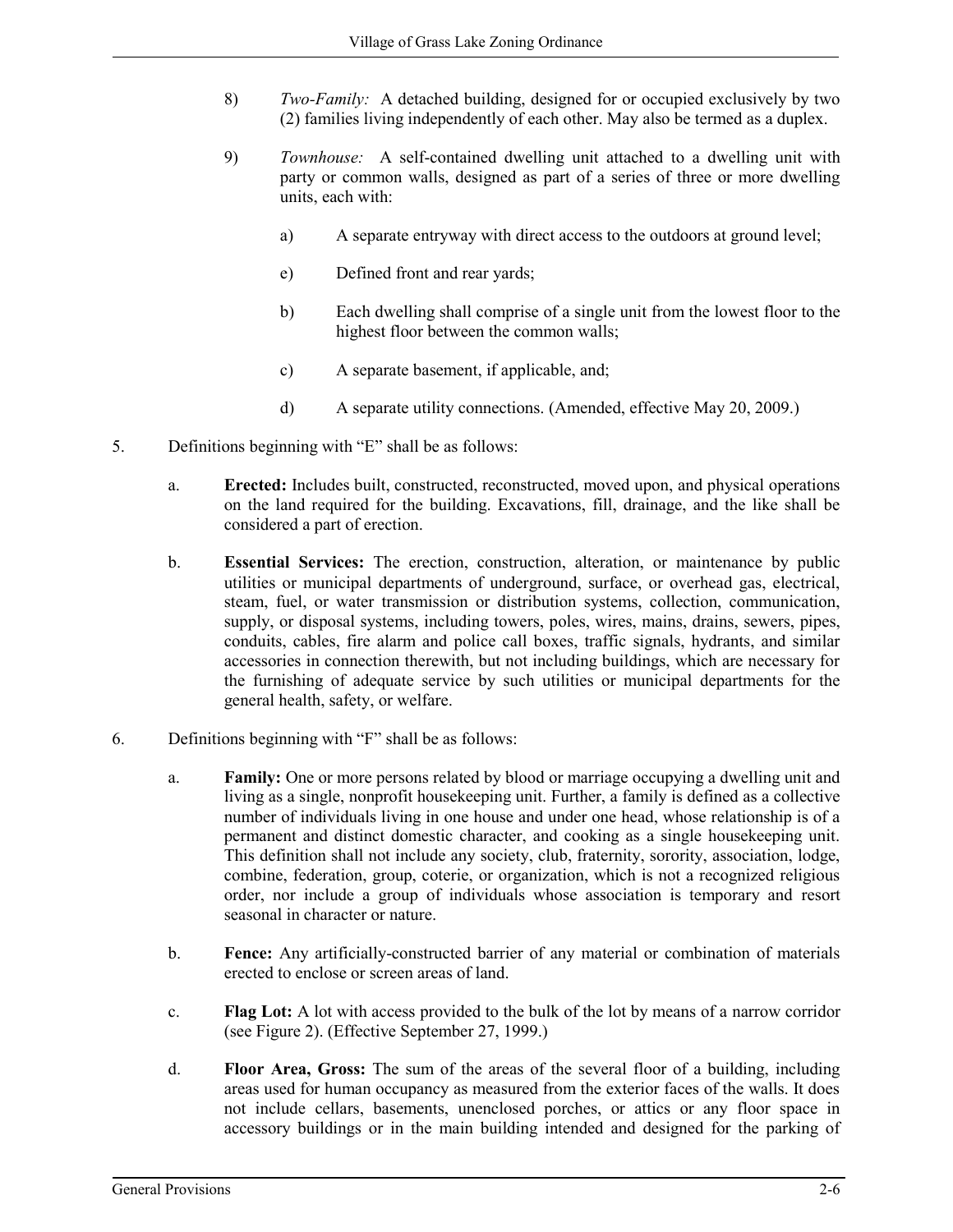motor vehicles in order to meet the parking requirements of this bylaw, or any such floor space intended and designed for accessory heating and ventilating equipment. It shall include the horizontal area at each floor level devoted to stairwells and elevator shafts.

- e. **Frontage:** The length of any one property line of a premises, which property line abuts a legally accessible street right-of-way or any private road used for street purposes (see Figure 3). (Amended, effective January 7, 1994, amended, effective September 7, 1995, and amended, effective September 27, 1999.)
- 7. Definitions beginning with "G" shall be as follows:
	- a. Reserved for future use.
- 8. Definitions beginning with "H" shall be as follows:
	- a. **Height, Building:** The vertical distance measured from the elevation of the average grade around the building to the roof as follows:
		- 1) To the average height between eaves and ridge for gable, hip, and gambrel roofs;
		- 2) To the highest point of the roof surface for flat roofs;
		- 3) To the deck line of mansard roofs; and
		- 4) To the average height between the lowest point and the highest point on a shed roof (see Figure 1). (Amended, effective May 20, 2009.)



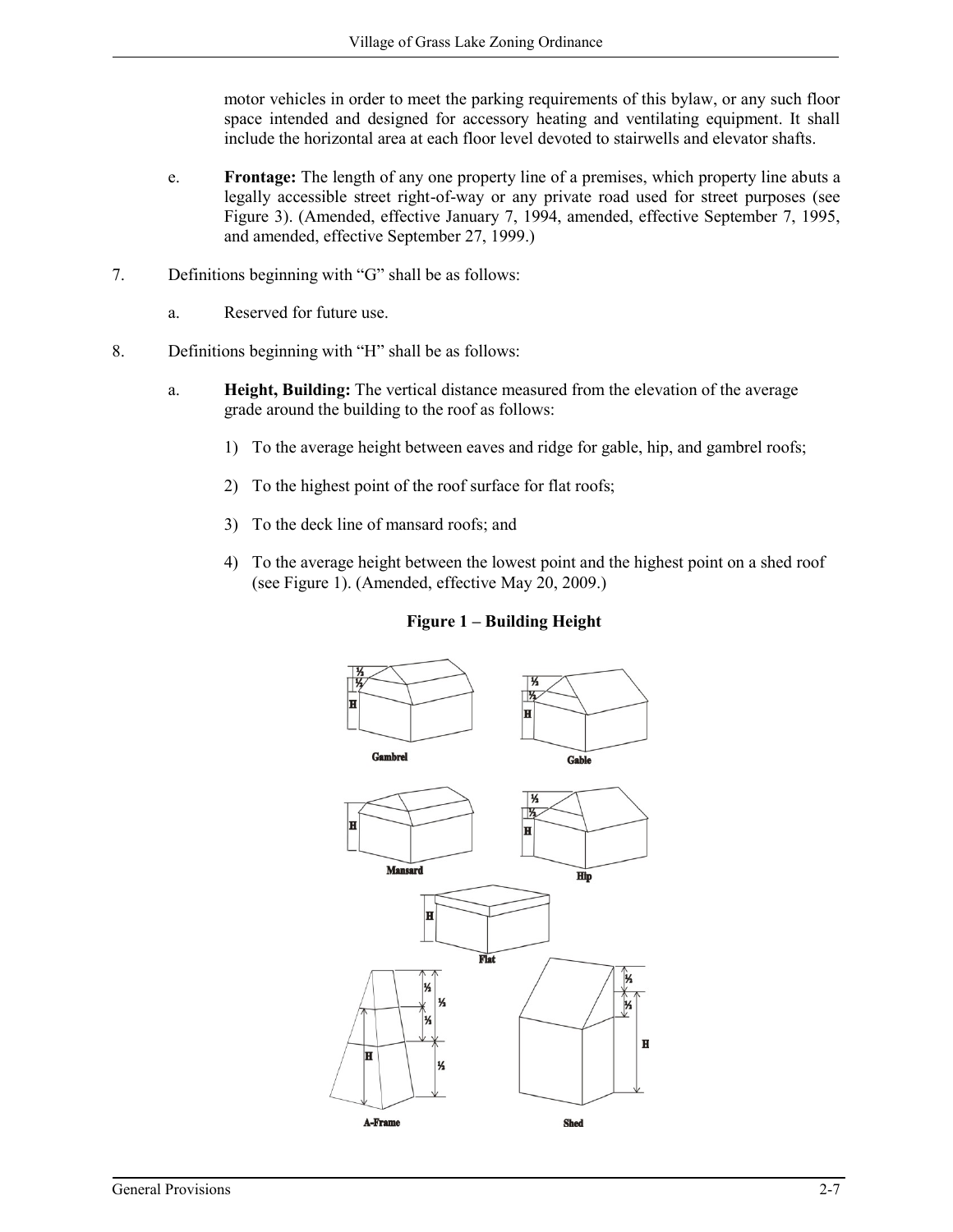- b. **Highway:** Any public thoroughfare or street except alleys, including Federal, State, or County roads and those appearing on recorded plats.
- c. **Home Business:** An incidental and secondary use of a residence for business purposes. It is a permitted use in all residential zoning districts when it meets the standards listed in Section 5.8 of this Ordinance. Examples of home businesses include, but are not limited to, the following: dressmaking, handicrafts, secretarial services, tutoring (limited to six (6) students), a consultant's office, and the office facility of a sales representative provided that no transactions are made in person on the premises. (Amended, effective September 27, 1999.)
- 9. Definitions beginning with "I" shall be as follows:
	- a. Reserved for future use.
- 10. Definitions beginning with "J" shall be as follows:
	- a. Reserved for future use.
- 11. Definitions beginning with "K" shall be as follows:
	- a. **Kennel:** Any facility, except a duly licensed pet shop, where three (3) or more dogs are kept for breeding, sale, sporting, boarding, or training purposes, for remuneration. (Effective September 27, 1999.)
- 12. Definitions beginning with "L" shall be as follows:
	- a. **Landscaping Terms**:
		- 1) Berm a planted earthen mound for the purpose of providing screening between conflicting land uses.
		- 2) Landscaped strip a strip of land of definite width and location reserved for building a berm and/or the planting of shrubs and/or trees to serve as an obscuring screen in carrying out the requirements of this Ordinance.
		- 3) Screening the method by which a view or sound of one site from another adjacent site is shielded, concealed, or hidden. Screening techniques include fences, walls, hedges, berms, or other features.

(Effective September 27, 1999.)

- b. **Lot:** A piece or parcel of land occupied by a building and its accessory buildings, or by any other activity permitted thereon and including the open spaces required by this Ordinance and having its frontage upon a public street or any private road used for street purposes. A lot may or may not be specifically designated as such on public records. This definition shall not apply to condominium projects as regulated in Section 5.17. (Amended, effective January 7, 1994 and amended, effective December 8, 1994).
- c. **Lot, Corner:** A lot abutting on and at the intersection of two or more streets or highways (see Figure 2). (Amended, effective September 27, 1999.)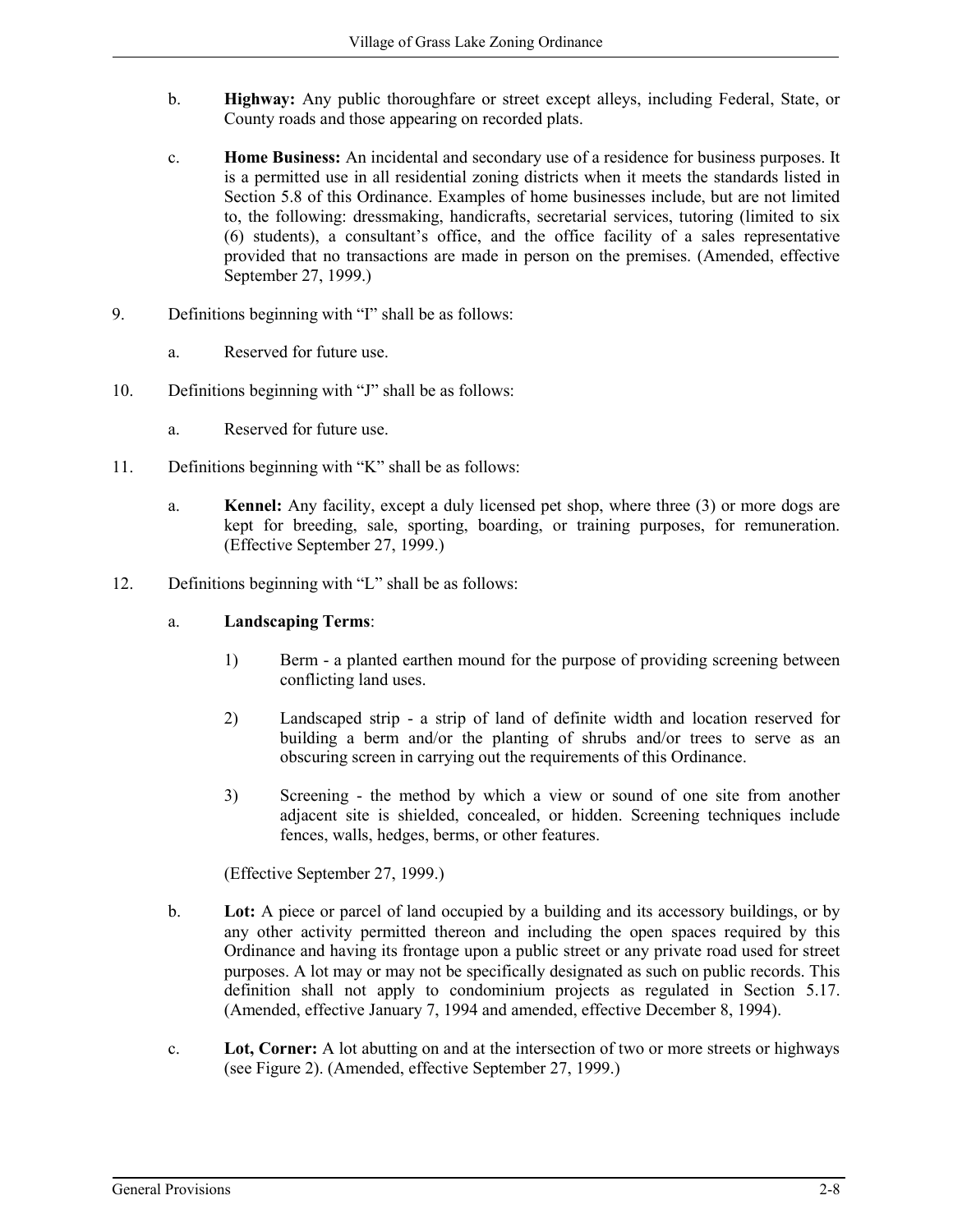- d. **Lot Coverage:** Determined by dividing that area of a lot which is occupied or covered by the total horizontal projected surface of all buildings, including covered porches and accessory buildings, by the gross area of that lot.
- e. **Lot Depth:** The average horizontal distance between the front and rear lot lines (see Figure 2). (Amended, effective September 27, 1999.)
- f. **Lot, Interior:** A lot other than a corner lot (see Figure 2). (Amended, effective September 27, 1999.)
- g. **Lot Line, Front:** On an interior lot, the lot line abutting a street; or, on a corner lot, both lot lines abutting streets; or, on a through lot, the lot line abutting the street providing primary access to the lot (see Figure 3). This definition shall not apply to condominium projects as regulated in Section 5.17 (Amended, effective January 4, 1994 and amended, effective September 27, 1999.)



# **Figure 2 - Lot Definitions**

- h. **Lot Line, Rear:** The lot line not intersecting a front lot line that is most distant from and most closely parallel to the front lot line. A lot bounded by only three lot lines will not have a rear lot line (see Figure 3). This definition shall not apply to condominium projects as regulated in Section 5.17 (Amended, effective January 4, 1994 and amended, effective September 27, 1999.)
- i. **Lot Line, Side:** Any boundary of a lot that is not a front or rear lot line (see Figure 3). This definition shall not apply to condominium projects as regulated in Section 5.17 (Amended, effective January 7, 1994 and amended, effective September 27, 1999.)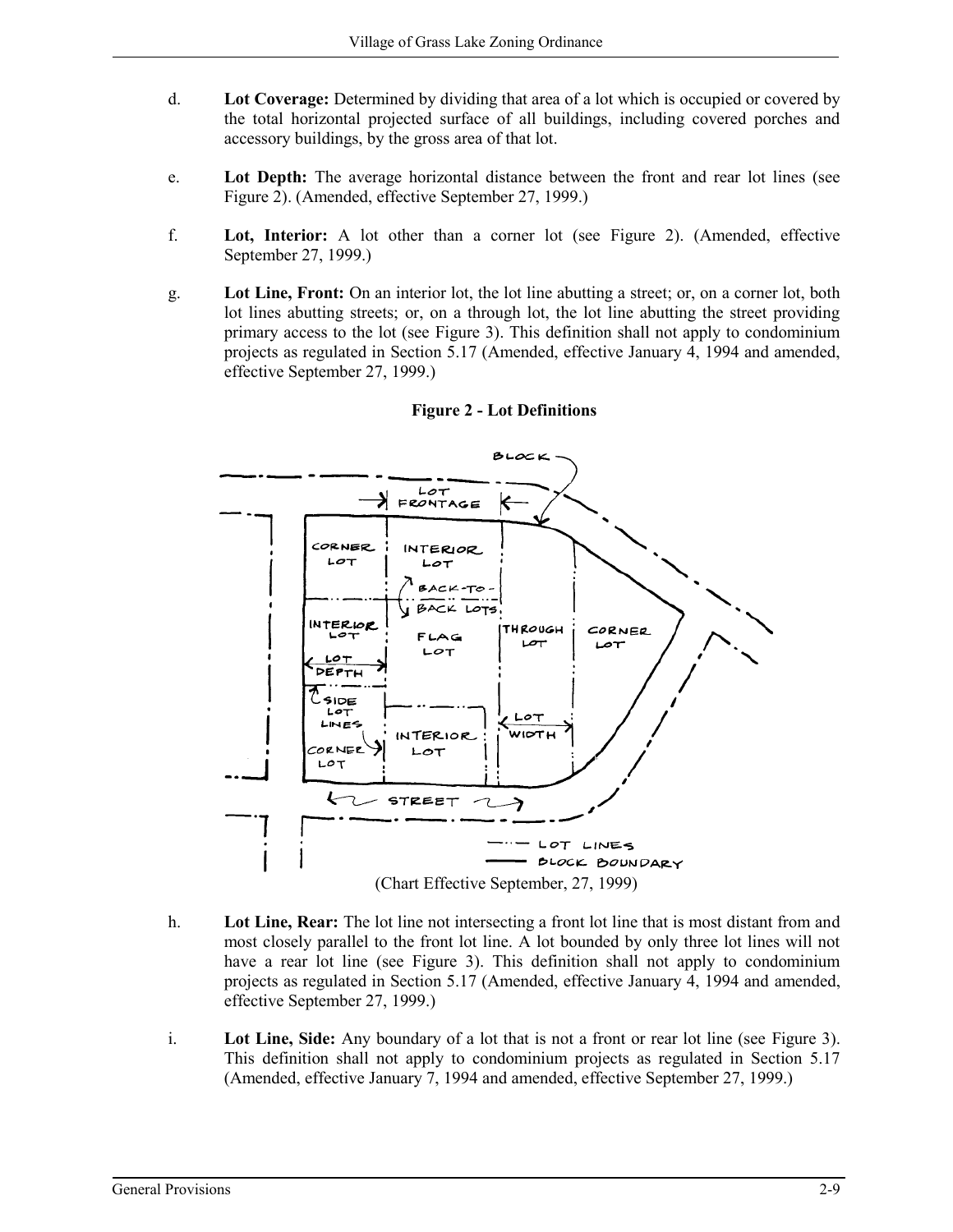- j. **Lot of Record:** A lot whose existence, location, and dimensions have been legally recorded or registered in a deed or in a plat.
- k. **Lot, Through:** A lot having its front and rear yards each abutting a street (see Figure 2). (Amended, effective September 27, 1999.)
- l. **Lot Width:** The width of a lot shall be the horizontal distance between straight lines connecting front and rear lot lines at each side of the lot, measured at the required front setback line. The following provision shall also apply: the width between the side lot lines measured at the street right-of-way or private road shall not be less than eighty (80) percent of the required lot width or, forty (40) percent in the case of lots located on the turning circle of a cul-de-sac. (Amended, effective September 27, 1999 and amended, effective August 18, 2002)





(Chart Effective September 27, 1999)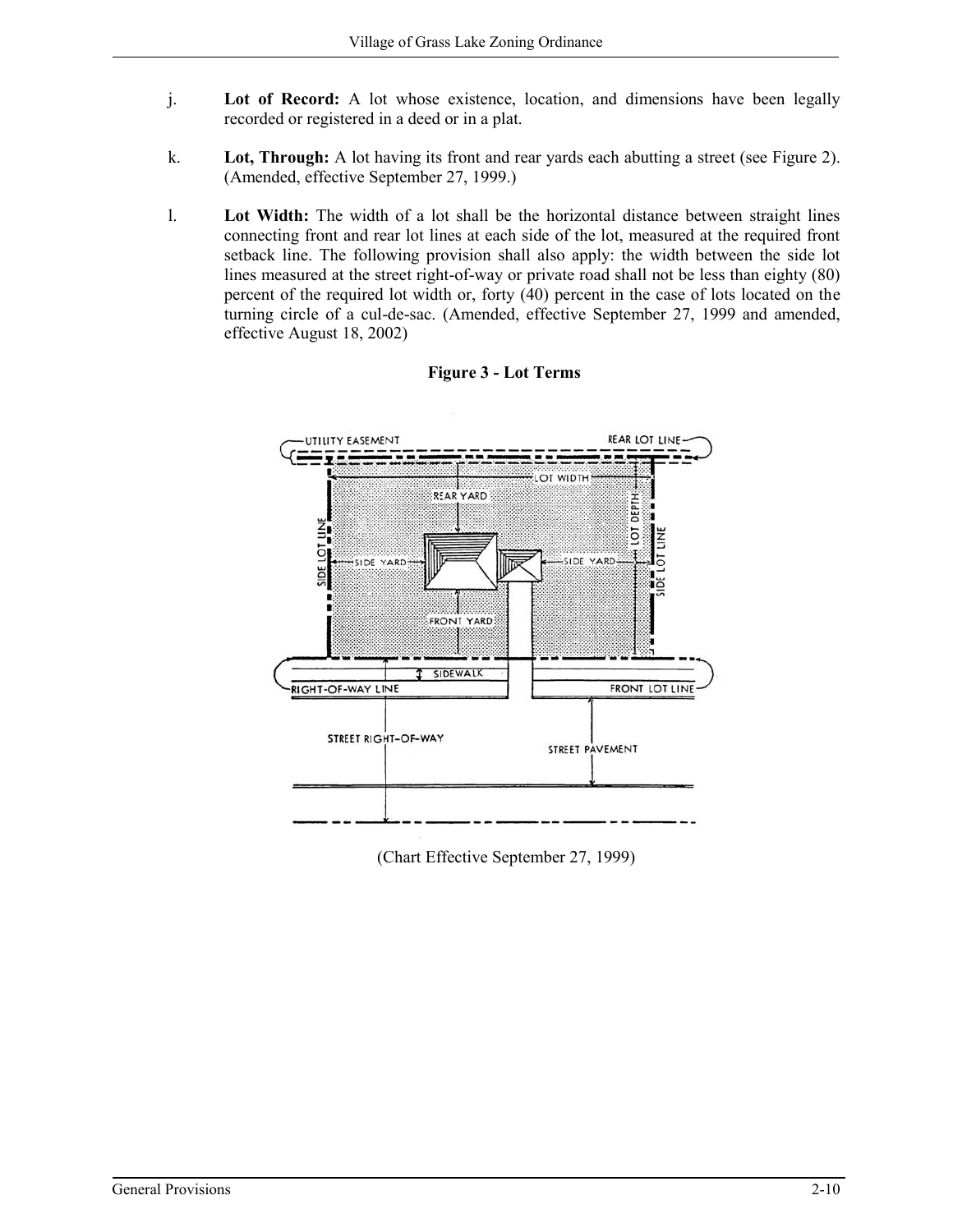**Figure 4 - Yard Requirements**



(Chart Effective September 27, 1999)

- 13. Definitions beginning with "M" shall be as follows:
	- a. **Major Street:** Any street within the Village of Grass Lake designated as a Major Street pursuant to P.A. 51 of Michigan, of 1951 and amendments thereto.
	- b. **Mini-Storage Warehousing:** A building or a group of buildings used primarily for the temporary dead storage of residential goods and wares as a result of their transfer from one point to another and/or the dead storage of residential goods and wares; commercial goods and wares; and industrial goods, wares, and commodities. (Effective October 6, 1994).
	- c. **Mobile Home:** A structure, transportable in one (1) or more sections, which is built on a chassis and designed to be used as a dwelling with or without permanent foundation, when connected to the required utilities, and includes the plumbing, heating, air conditioning, and electrical systems contained in the structure. Mobile home does not include recreational vehicle.
	- d. **Mobile Home Park:** A parcel or tract of land under the control of a person upon which three (3) or more mobile homes are located on a continual, non-recreational basis and which is offered to the public for that purpose regardless of whether a charge is made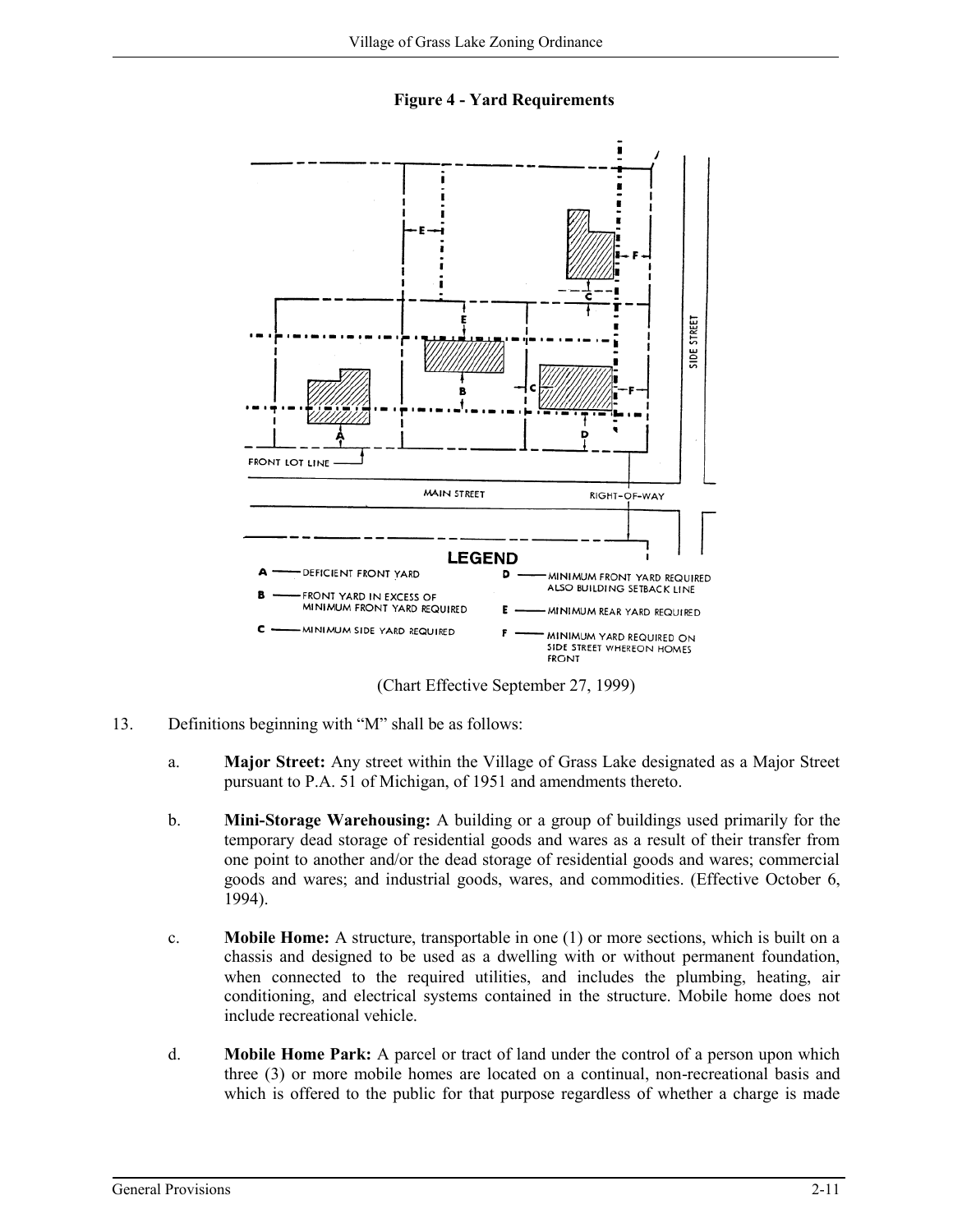therefore, together with any building, structure, enclosure, street, equipment, or facility used or intended for use incident to the occupancy of a mobile home.

- e. **Mobile Home Subdivision:** A legally platted residential subdivision accommodating mobile homes.
- f. **Modular Home:** A pre-manufactured dwelling designed for permanent attachment to sanitary facilities in a residential district.
- g. **Monument or Ground Sign:** A sign supported by uprights or braces in or upon the ground surface (see Figure 5). (Effective September 27, 1999.)
- 14. Definitions beginning with "N" shall be as follows:
	- a. **Non-Conforming Structure:** A building or portion thereof lawfully existing at the effective date of this Ordinance, or amendments thereto, and which does not conform to the provisions of this Ordinance in the zoning district in which it is located.
	- b. **Non-Conforming Use:** A lawful use of land that does not comply with the use regulations for its zoning district but which complied with applicable regulations at the time the use was established.
- 15. Definitions beginning with "O" shall be as follows:
	- a. **Outdoor Storage of Material:** The keeping, in an area outside of any building, any goods, junk, material, merchandise, or vehicles in the same place for more than twentyfour (24) hours.
- 16. Definitions beginning with "P" shall be as follows:
	- a. **Planned Unit Development (PUD):** A form of development usually characterized by the flexible application of zoning district regulations and a unified site design for a number of housing units, clustering buildings, providing common open space. It permits the planning of a project and the calculation of densities over the entire development, rather than on an individual lot-by-lot basis. It also refers to a process, mainly revolving around site plan review, in which the Village will have considerable involvement in determining the nature of the development. (Effective September 27, 1999.)
	- b. **Planning Commission:** Whenever in this Ordinance appear the words "Planning Commission" it shall mean the Planning Commission of the Village of Grass Lake, Michigan.
	- c. **Primary Residence:** The place of residence of a person or family for at least one hundred (180) days out of a single calendar year.
	- d. **Principal Building:** A building in which the primary use of the lot on which the building is located is conducted.
	- e. **Principal Use:** The main use of land or structures, as distinguished from a secondary or accessory use.
	- f. **Private Road:** An area of land which is privately owned, provides vehicular to more than one (1) lot and has not been dedicated to public use other than access by emergency and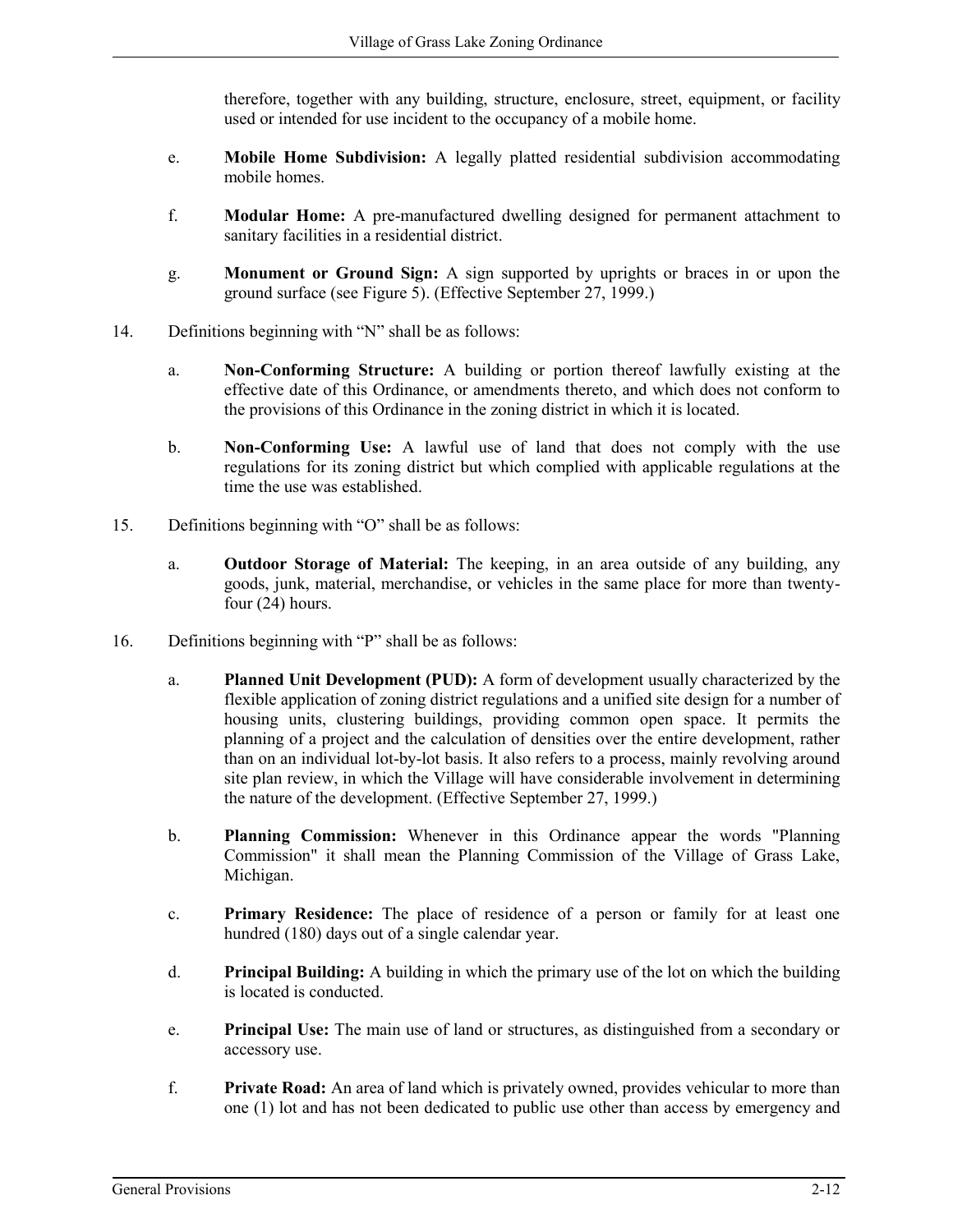public safety vehicles, and is maintained by its private owners. (Effective December 8, 1994).

- 17. Definitions beginning with "Q" shall be as follows:
	- a. Reserved for future use.
- 18. Definitions beginning with "R" shall be as follows:
	- a. **Recycling Collection Center:** A facility that is not a junkyard and in which recoverable resources, such as newspapers, glassware, and metal cans, are collected, stored, flattened, crushed, or bundled, essentially by hand within a completely enclosed building.
	- b. **Resource Center:** A place, structure, area, or other facility used for and providing religious, fraternal, social, and/or recreational programs generally open to the public and designed to accommodate and serve significant segments of the community.
- 19. Definitions beginning with "S" shall be as follows:
	- b. **Service Station:** Any premises where gasoline and other petroleum products are sold and/or light maintenance activities such as engine tune-ups, lubrication, minor repairs, and carburetor cleaning are conducted. Service stations shall not include premises where heavy automobile maintenance activities such as engine overhauls, automobile painting, and body fender work are conducted.
	- c. **Setback:** The required minimum horizontal distance between the front, side, or rear property line and the portion of the structure closest to the property line. This definition shall not apply to condominium projects as regulated in Section 5.17 (Amended, effective January 7, 1994 and amended, effective September 27, 1999).
	- d. **Sign:** A structure or device designed or intended to convey information to the public in written or pictorial form (See Figure 5). (Amended, effective September 27, 1999.)
	- e. **Sign, Awning, Canopy, or Marquee:** A sign painted, stamped, perforated, or stitched, or otherwise applied on an awning (See Figure 5). (Amended, effective September 27, 1999.)
	- f. **Sign, Flashing:** Any sign, which, by method or manner of illumination, flashes on or off, winks or blinks with varying light intensity, shows motion, or creates the illusion of motion or revolves in a manner to create the illusion of being on or off.
	- g. **Sign, Free Standing:** A sign supported by one or more upright poles, columns, or braces placed in or on the ground and not attached to any building or structure (See Figure 5). (Amended, effective September 27, 1999.)
	- h. **Sign, Illuminated:** A sign illuminated in any manner by an artificial light source.
	- i. **Sign, Portable:** Any sign not permanently affixed to the ground or to a building, including any sign attached to or displayed on a vehicle that is used for the expressed purpose of advertising a business establishment, product, service, or entertainment, when that vehicle is so parked as to attract the attention of the motoring or pedestrian traffic (See Figure 5). (Amended, effective September 27, 1999.)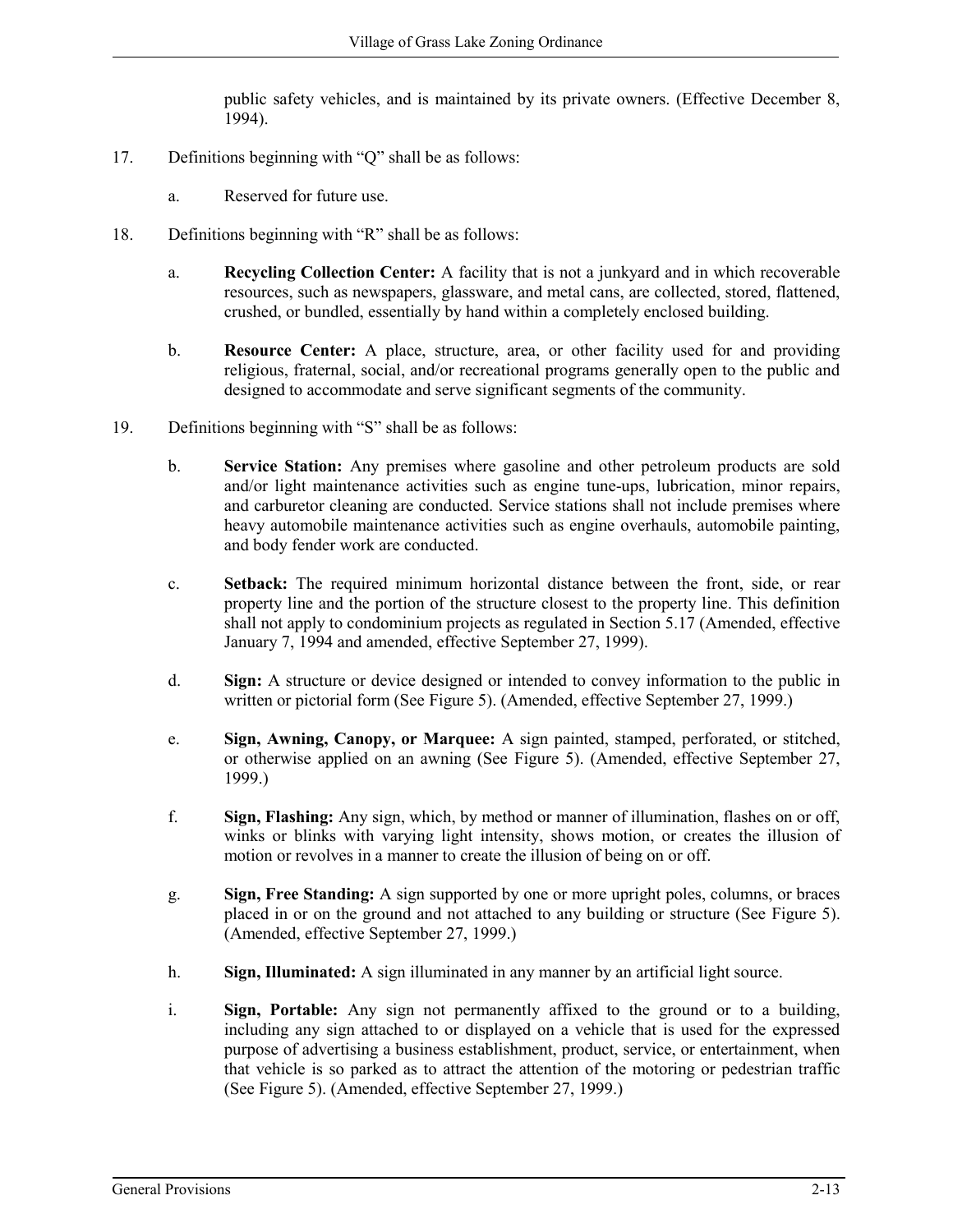- j. **Sign, Projecting:** Any sign other than a wall sign that is attached to and projects from the wall or face of a building or structure, including an arcade/marquee sign.
- k. **Sign, Roof:** Any sign erected upon, against, or directly above a roof or roof eave, or on top or above the parapet, or on a functional architectural appendage above the roof or roof eave (See Figure 5). (Amended, effective September 27, 1999.)
- l. **Sign, Temporary:** A sign intended for use for a period no greater than twenty-four (24) hours.
- m. **Sign, Wall:** A sign painted on the outside of a building, or attached to, and erected parallel to the face of a building and supported throughout its length by such building (See Figure 5). (Amended, effective September 27, 1999.)
- n. **Sign, Window:** A sign painted, stenciled, or affixed on a window, which is visible from a right-of-way (See Figure 5). (Amended, effective September 27, 1999.)



# **Figure 5 - Various Signs**

(Chart effective September 27, 1999)

- o. **Site Plan:** A document or group of documents containing sketches, text, drawings, maps, photographs, and other material intended to present and explain certain elements of a proposed development, including physical design, siting of buildings and structures, interior vehicular and pedestrian access, the provision of improvements, and the interrelationship of these elements.
- p. **Street:** A public thoroughfare, sixty-six (66) feet in width, being a portion of any of the recognized State, County, or Township highway systems.
- 20. Definitions beginning with "T" shall be as follows: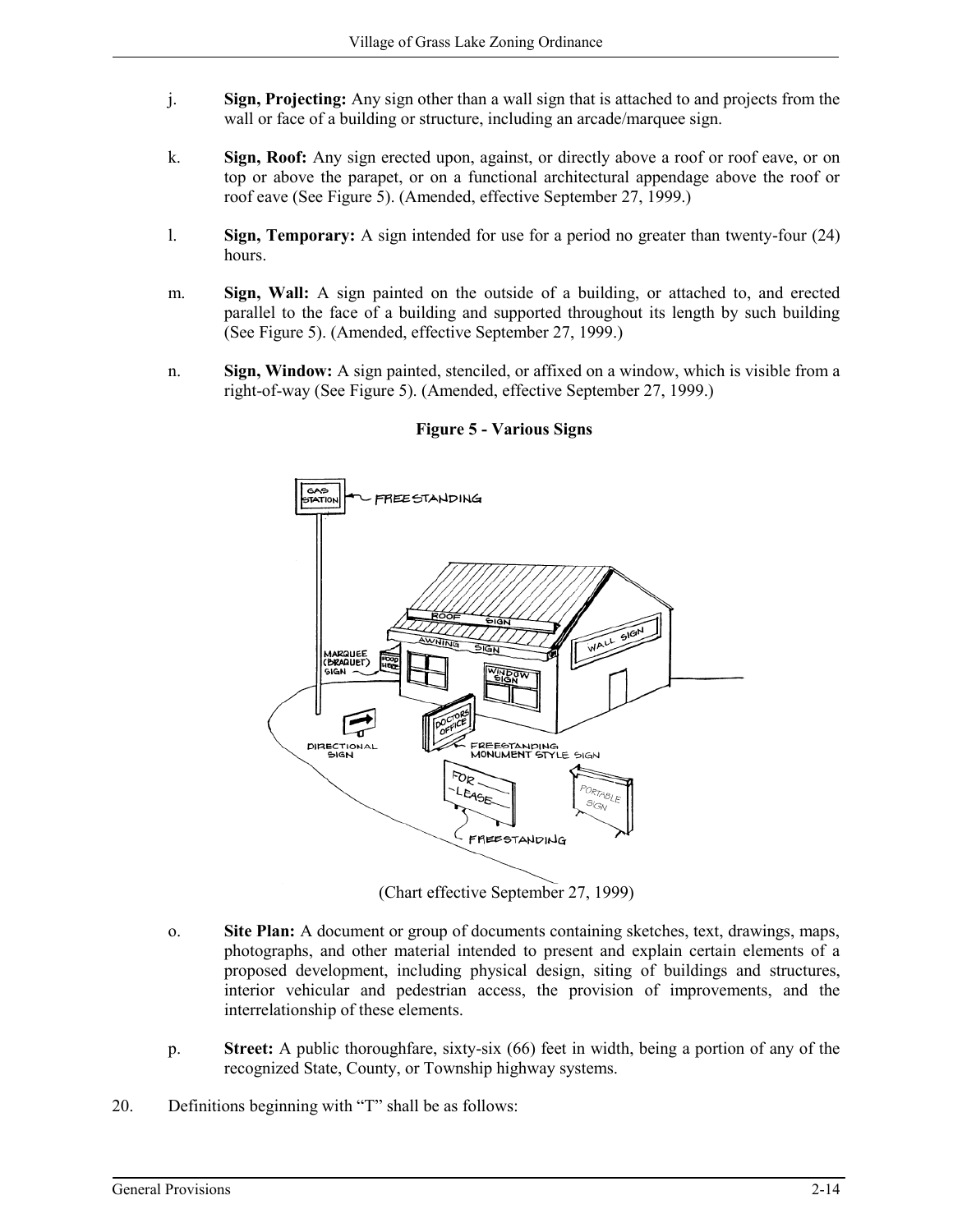- a. **Tourist Home:** A building where lodging is provided by a resident family in its home for compensation, mainly for transients. A tourist home may be called a "bed and breakfast establishment". A tourist home is not a hotel, motel, or a boarding house."
- 21. Definitions beginning with "U" shall be as follows:
	- a. Reserved for future use.
- 22. Definitions beginning with "V" shall be as follows:
	- a. **Variance:** A relaxation by the Zoning Board of Appeals of the dimensional regulations of the code where such action will not be contrary to the public interest and where, owing to conditions peculiar to the property and not the result of actions or the situation of the applicant, a literal enforcement of this Ordinance would result in unnecessary and undue hardship.
	- b. **Village Council:** Whenever in this Ordinance appear the words "Village Council" it shall mean the Village Council of the Village of Grass Lake, Michigan.
- 23. Definitions beginning with "W" shall be as follows:
	- a. Reserved for future use.
- 24. Definitions beginning with "X" shall be as follows:
	- a. Reserved for future use.
- 25. Definitions beginning with "Y" shall be as follows:
	- a. **Yard:** A required open space on a lot adjoining a lot line, containing only landscaping or other uses as provided by this Zoning Ordinance.
	- b. **Yard, Front:** A clear, unoccupied space on the same lot with a building, extending across the entire width of the lot and situated between the front lot line of the building and the front line of the lot (see Figures 3 and 4). (Amended, effective September 27, 1999.)
	- c. **Yard, Rear:** A yard extending across the full width of the lot and lying between the rear lot line and the nearest line of the building. Rear-yard depth shall be measured at right angles to the rear line of the lot (see Figures 3 and 4). (Amended, effective September 27, 1999.)
	- d. **Yard, Side:** A yard lying between the side line of the lot and the nearest line of the building and extending from the front yard to the rear yard, or in the absence of either of such front or rear yards, to the front or rear lot lines. Side-yard widths shall be measured at right angles to side lines of the lot (see Figures 3 and 4). (Amended, effective September 27, 1999.)
- 26. Definitions beginning with "Z" shall be as follows:
	- a. **Zoning Board of Appeals:** Whenever in this Ordinance appear the words "Zoning Board of Appeals" it shall mean the Zoning Board of Appeals of the Village of Grass Lake, Michigan.